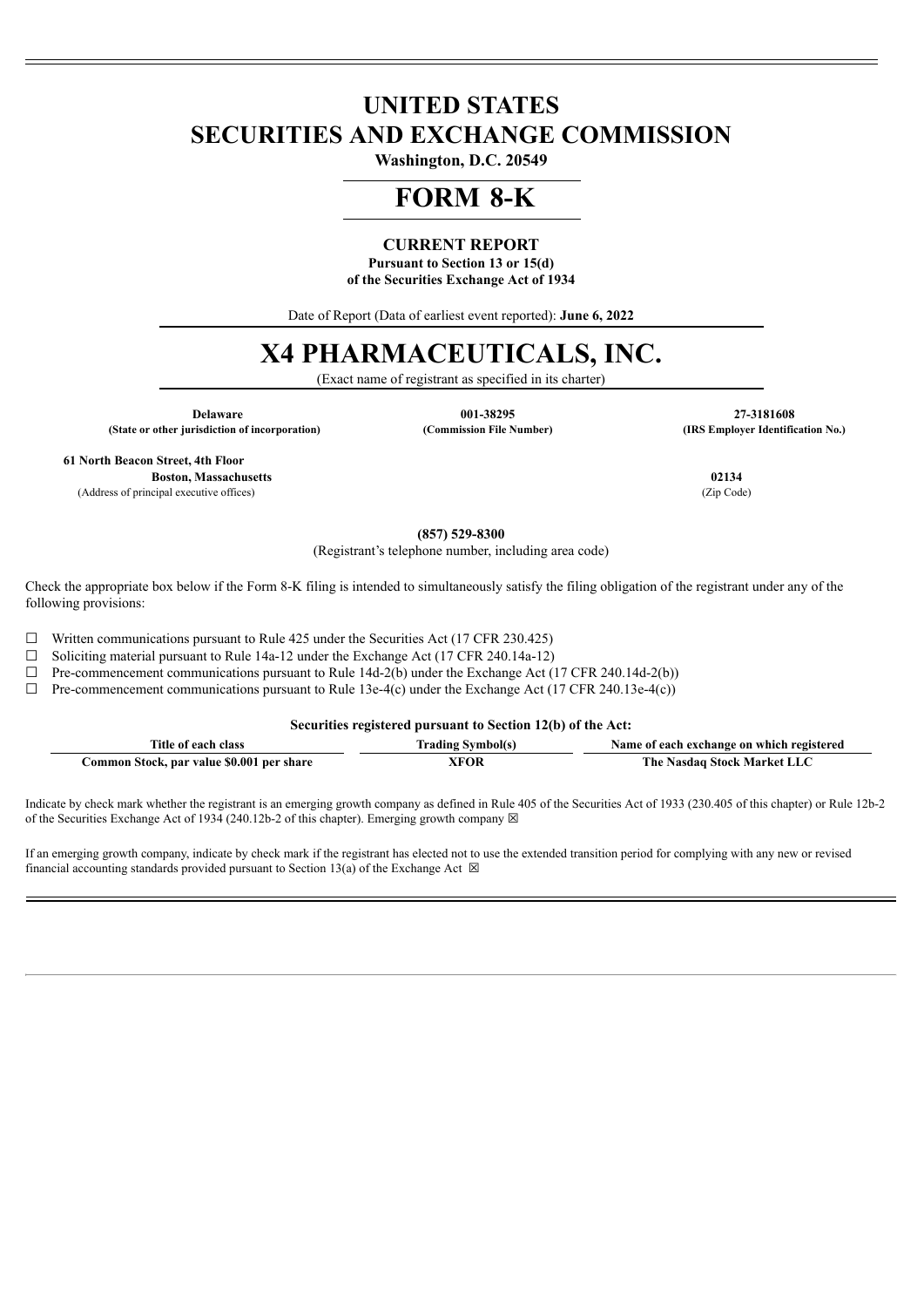#### **Item 5.07 Submission of Matters to a Vote of Security Holders**

On June 6, 2022, X4 Pharmaceuticals Inc. (the "Company") held its annual meeting of stockholders (the "Annual Meeting"), at which a quorum was present. At the Annual Meeting, the stockholders of the Company voted on the following two proposals: (1) to elect two nominees for director, William E. Aliski, M.P.A. and Alison Lawton, to the Board of Directors to hold office until the Company's 2025 Annual Meeting of Stockholders and until their successors are duly elected and qualified ("Proposal 1"), and (2) to ratify the selection by the Audit Committee of the Board of Directors of PricewaterhouseCoopers LLP as the independent registered public accounting firm of the Company for its fiscal year ending December 31, 2022 ("Proposal 2"). The final results of the voting on each proposal are set forth below.

#### *Proposal 1 - Election of Directors*

The Company's stockholders elected the two persons listed below as directors, each to serve until the Company's 2025 Annual Meeting of Stockholders and until their respective successors are duly elected and qualified. The votes cast were as follows:

| <b>Nominees</b>           | For        | Withheld  | <b>Broker Non-Votes</b> |
|---------------------------|------------|-----------|-------------------------|
| William E. Aliski, M.P.A. | 10.728.960 | 3.519.016 | 7,760,776               |
| Alison Lawton             | 10.727.988 | 3,519,988 | 7,760,776               |

Proposal 2 – Ratification of the Selection by the Audit Committee of the Board of Directors of PricewaterhouseCoopers LLP as the Independent Registered *Public Accounting Firm of the Company for its Fiscal Year Ending December 31, 2022*

The Company's stockholders approved Proposal 2. The votes cast were as follows:

| For                           | Against | <b>\bstain</b> |
|-------------------------------|---------|----------------|
| 893224<br>$\mathbf{r}$<br>- - | 68.938  | 590<br>46.     |